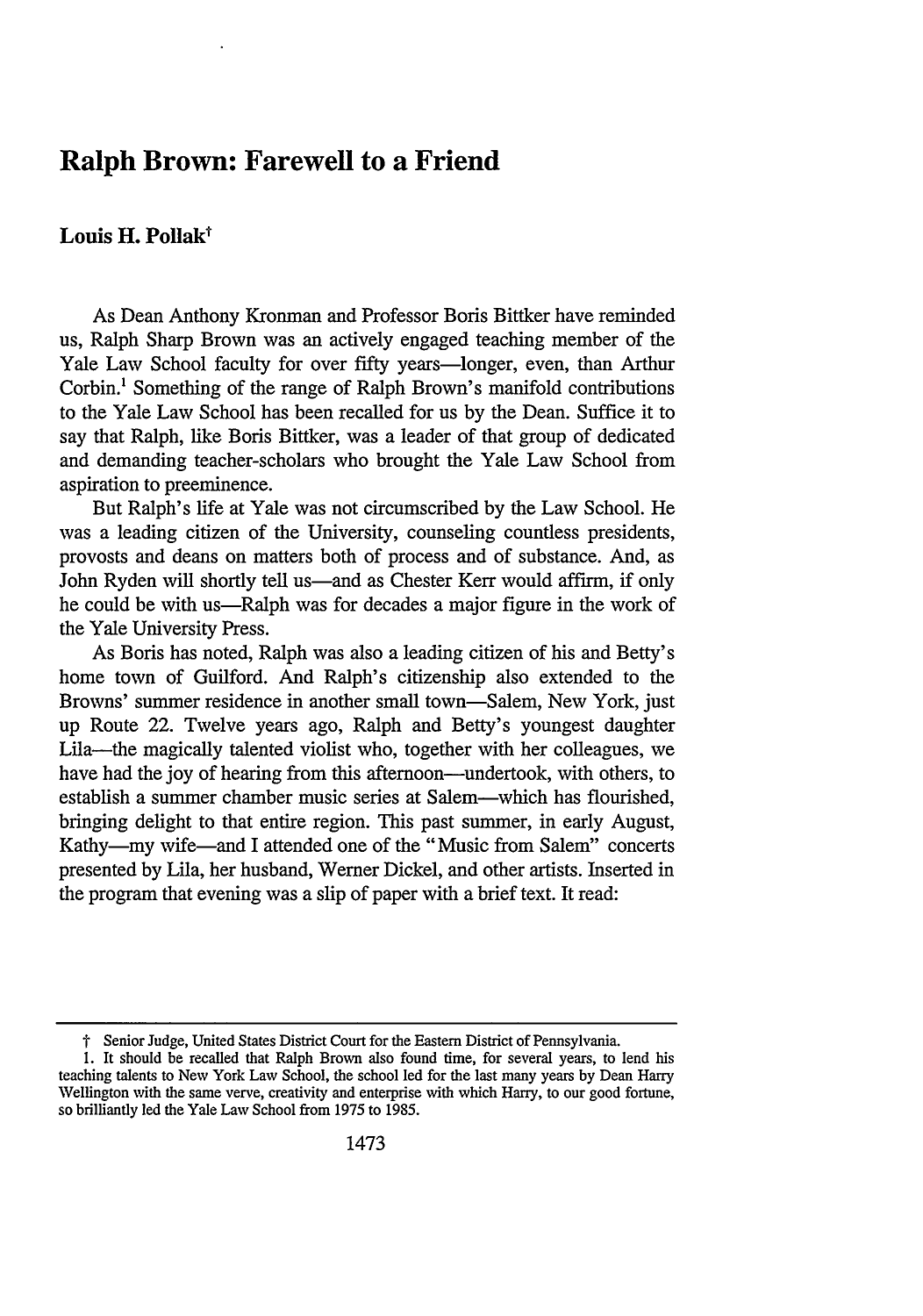Ralph S. Brown (1913-1998)

We mourn our departed friend-distinguished professor of law at Yale University, dedicated civil libertarian, lover of chamber music-without whose generous support Music from Salem would not have thrived.

"[D]edicated civil libertarian," said the program insert. Dedicated indeed. From 1954 to 1991—for thirty-seven years—Ralph was a member of the National Board of the American Civil Liberties Union, and he continued on the ACLU's constitution committee even after he retired from the Board. Ralph's role in the ACLU was as influential as his role, described to us by Professor Robert Gorman, in the AAUP. Ralph not only served as an architect of the ACLU's positions on major civil liberties issues, he also played a principal part in reconfiguring the ACLU's own board structure, with a view to permitting an organization once dominated by New York, Boston, and New Haven to get effective input from affiliates in such frontier communities as Chicago and Los Angeles. In Board debate, Ralph's wisdom-couched in the dignity, restraint, and precision that were his hallmarks--was a formidable asset. Authoritative testimony to this effect came to me last Thursday, in a conversation with Ruth Ginsburg, a Board member colleague of Ralph's in the seventies. Justice Ginsburg said that Ralph was-and I quote-" the voice of reason." She also described Ralph by such an old-fashioned word-a "gentleman." According to the Justice, she, Ralph, and William Van Alstyne (another eminent constitutional law scholar) were "the right wing" of the Board.

To get a full sense of the strength and lawyerly discipline of Ralph's commitment to civil liberties, one need only turn to his superb book, *Loyalty and Security.*<sup>2</sup> I use the adjective "superb" advisedly. Published by the Press-in 1958, the book, which was awarded Harvard Law School's Henderson Prize, was the definitive study of the loyalty and security employment tests that, in the wake of the Cold War, engulfed both government and the private sector, with devastating effect, in the McCarthy era. The book was made possible, Ralph wrote in his preface, "by a generous grant to Yale University from the Louis S. Weiss Fund, Inc." <sup>3</sup> Ralph went on to explain, in felicitous words that capture Ralph's own view of the nobility of law practice at its very best, that the Fund

was established by friends [of Louis Weiss] to honor the memory of a leader of the bar who, in spite of the demands of a busy practice, devoted his talents with unceasing energy, imagination

<sup>2.</sup> **RALPH S. BROWN,** JR., **LOYALTY AND SEcURITY: EMPLOYMENT TESTS IN THE UNITED STATES (1958).**

**<sup>3.</sup>** *Id.* at ix.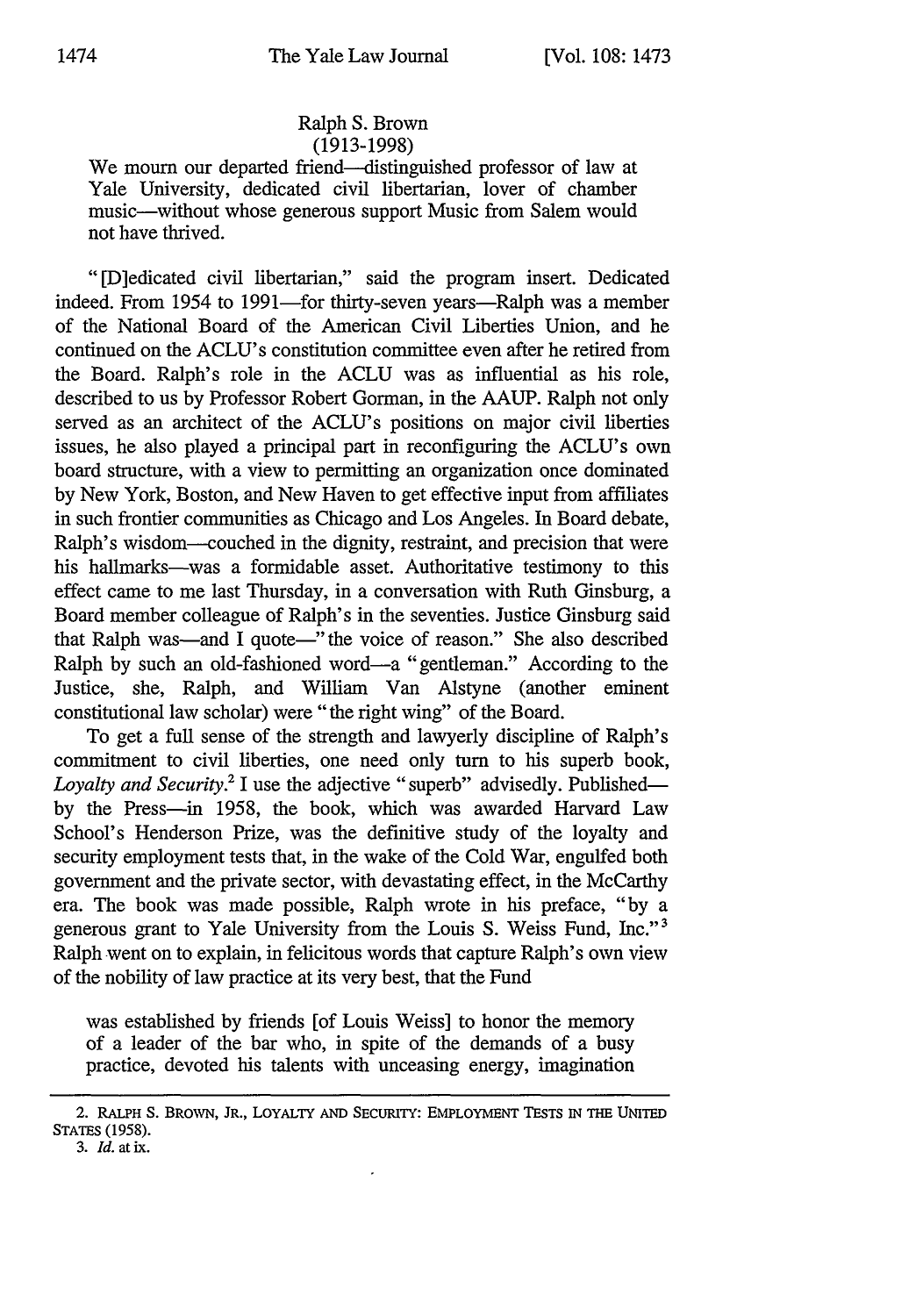and courage to the cause of civil rights and human freedom, to the advancement of adult education, and to the sympathetic guidance and assistance of all who came to him with their personal problems or for help and advice in social undertakings.4

Louis Weiss was Kathy's-Katherine Weiss Pollak's-father.

I turn now to my own partnership with Ralph Brown. In 1965, it fell to the President of the University-Kingman Brewster, that valiant captain of the academy, non pareil—to make a decision affecting the Law School. President Brewster had to select a new Law School Dean to succeed Eugene Rostow, who had in his ten years as Dean virtually rebuilt the School. The President quickly found that right in the Sterling Law Building there was no shortage of candidates. Overcoming the modesty and reticence that have always characterized the Yale Law School faculty, almost every one of us assured the President that he or she was poised to move into the Dean's office at the first beckoning from Woodbridge Hall. A signal exception was the one obvious choice-Boris, who declined the President's overtures with, "No, Kingman, I'm the best Dean the Yale Law School never had." So Kingman picked one of the plethora of second choicesme. Boris, however, advised me-and, doubtless, Kingman-that Pollak was likely to run into trouble unless he shared the management of the School with a colleague who could do what Pollak, to Boris's certain knowledge, was unable to do: read a balance sheet. Ralph, said Boris, was formidably capable of doing just that—and everything else besides. I knew Ralph as a respected and admired senior colleague, although, as of then, he was not yet a close friend. I knew Ralph well enough, however, to know that there was no stronger institutional pillar of our School. And so, with Kingman's emphatic blessing, I asked Ralph to be Associate Dean, and he agreed.

For five years, from 1965 to 1970, Ralph and I worked together to keep the School moving ahead. The problems were many. Hard as it may be to credit this today, in the years before Deans Goldstein, Wellington, Calabresi, and Kronman invented affluence, money was actually in short supply. But Ralph, who could not only read but write a balance sheet, steered us past the financial shoals. On another front, as Dean Kronman has noted, when, in the mid-sixties, the Law Librarian suddenly defected to what he perceived to be greener pastures, Ralph at once added the post of Acting Librarian to his portfolio-until the search committee consisting of Associate Dean Brown, Professor Bork and me managed to persuade Arthur Charpentier to quit his glittering domain, the Library of the Bar Association of the City of New York, for a new challenge.<sup>5</sup>

*<sup>4.</sup> Id.*

<sup>5.</sup> Ralph's service as Acting Law Librarian was paralleled **by** the service, at President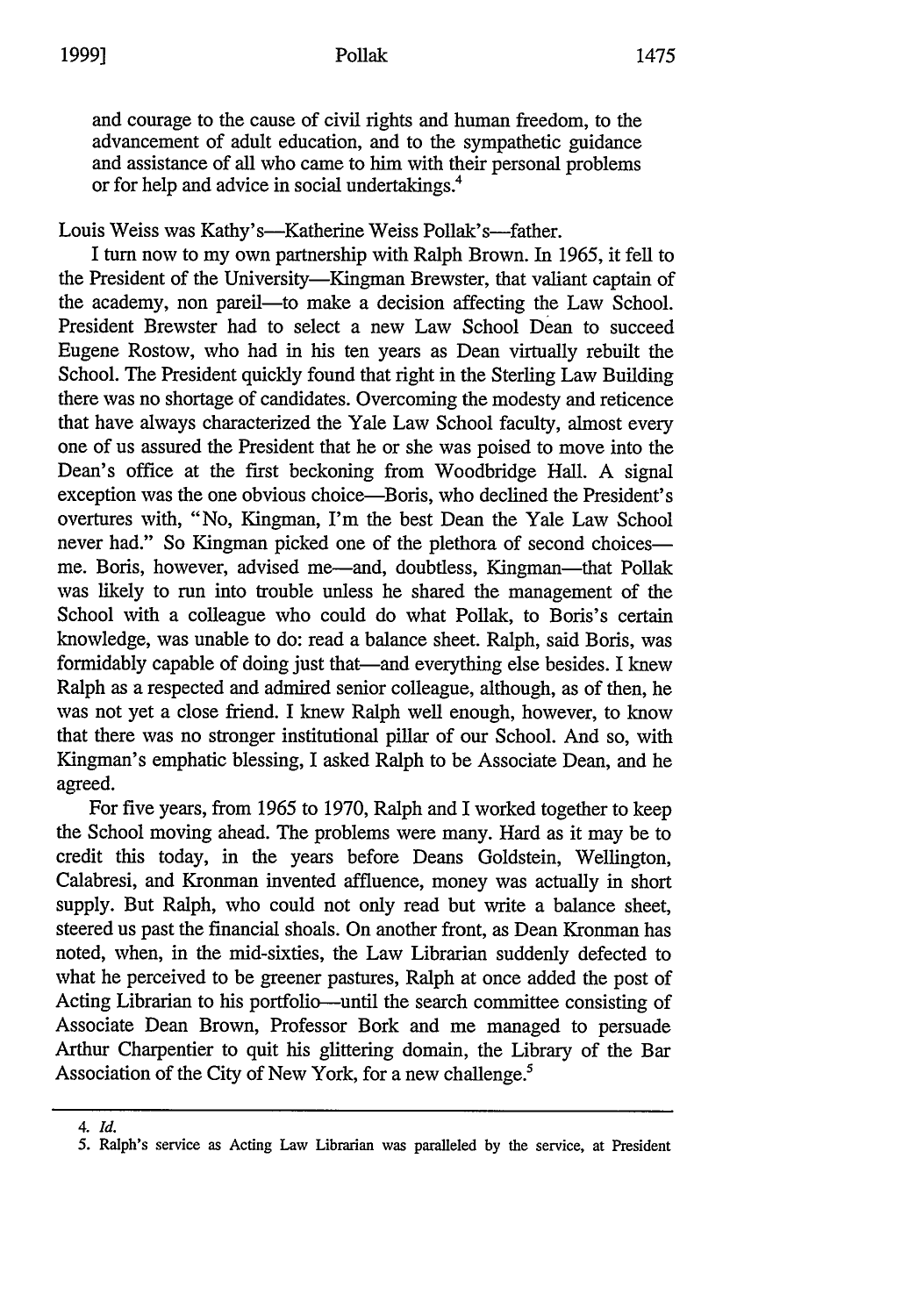But budgets and libraries are standard problems. What made our five years particularly challenging-in certain respects the most intense in the School's modern history—were problems without precedent. In 1965 the student body of the Yale Law School-like that of virtually every American law school other than Howard-consisted almost entirely of males who were white. Before 1970, Yale's student body had come to include a significant number of blacks-Yale was, I think, the first major school to accomplish this—and a steadily increasing enrollment of women, Yale Law School had become a different school-and a better one.

It was not easy. Ralph and I could not have managed it without the support of a large majority of our students, and of the President, and of a number, but by no means all, of our faculty colleagues--it is only fair to acknowledge that some of our colleagues took a somewhat jaundiced view of some aspects of the Brown-Pollak affirmative action program. But we had sufficient support, and we did the job. I must stress, however, that the crucial ingredient was Ralph Brown's unremitting commitment to achieving what, he and I were convinced, was essential to achieve if Yale was to continue to make its highest contribution to the best purposes of the American legal order.

I would note, in this context, that, when, last Thursday, Justice Ginsburg told me that, twenty years ago, she and Ralph and Bill Van Alstyne were the right wing of the ACLU Board, I told her that, just a few years earlier, some of our Yale faculty colleagues must have viewed Ralph and me as leaders of the left. But the fact is that Ralph and I had no carefully honed ideological agenda. If we defined ourselves at all, it was as centrists-pragmatists--charged with the maintenance and forward progress of a cherished, and fragile, institution.

There were some bad times. The worst, assuredly, was when, late one night in the early spring of 1970—the Vietnam spring, when universities across the nation were under siege-word came of a fire in the Law Library. By the time Ralph, racing in from Guilford, and I, nearer at hand in New Haven, reached 127 Wall Street, the fire-deep in the stacks-had been contained, and the loss turned out to be modest. But the terrible question--were we actually under attack?--hung in the midnight air. For Ralph, fighter for the First Amendment, and special protector of all books, but especially the books of the Yale Law School, the mere articulation of the question was torture. In the fullness of time-a week or so later-the fire marshals who examined the ashes were able to assure us that it was an accidental blaze, not arson at all. But that night there was menace in the air. Or so there was, until, well after midnight, the students of our School rallied

Brewster's request, of Professor John Blum, Yale's eminent historian of 20th-century America, as Acting Librarian of Sterling, the University Library, during a gap in the seisin at Sterling.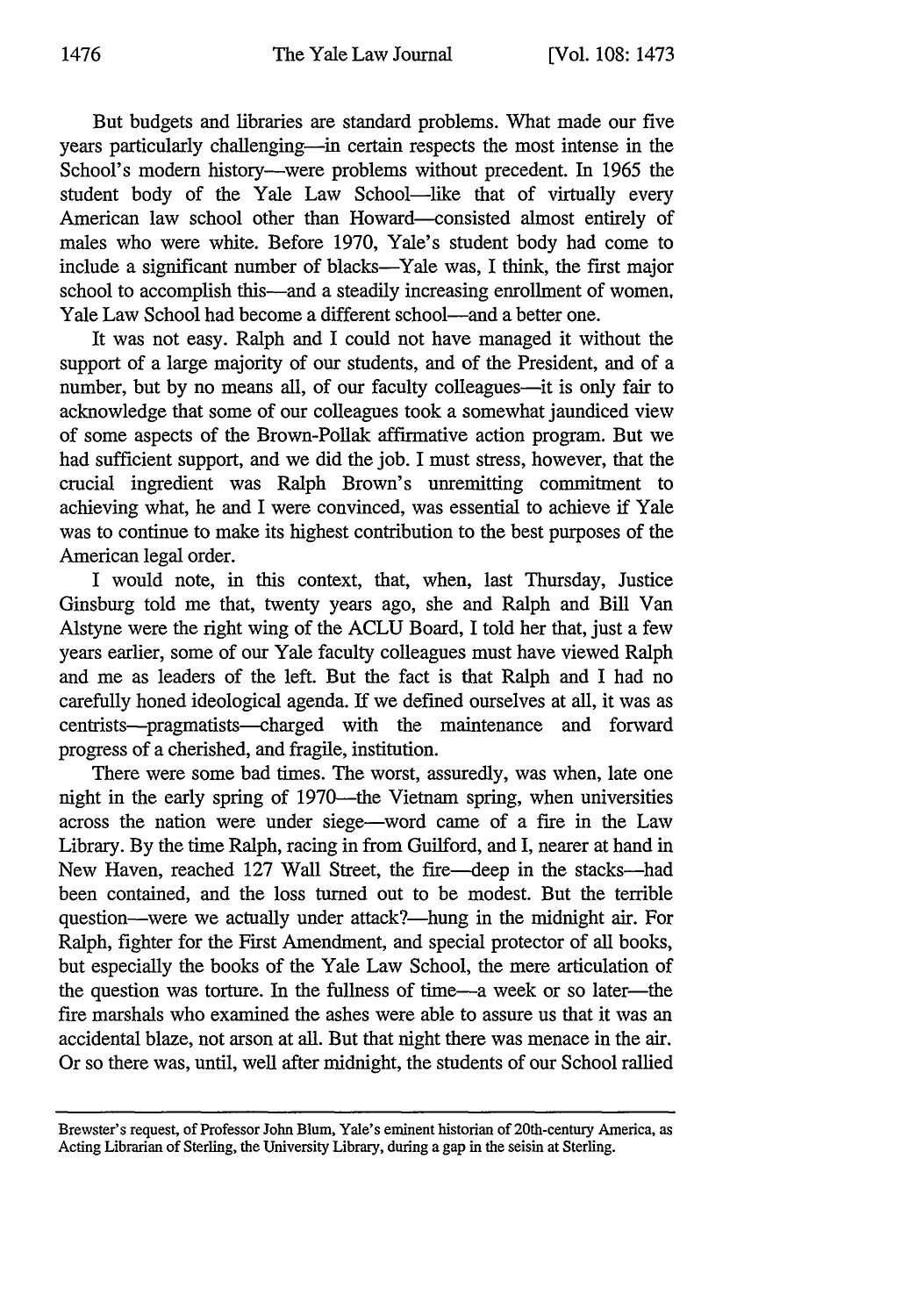to protect their institution. In the early morning hours the big classroom-115 as it used to be, 127 now-was thronged with students appalled at the possibility that the center of the academic enterprise—the Law Librarymight be at risk. Spontaneously, at their own initiative, our students organized patrols to keep the Sterling Law Building safe, and, starting that night, those patrols continued for the balance of the semester. Ralph and I knew then that the apparent worst had turned into the best. The center had held.<sup>6</sup>

The special dividend of those five years was that Ralph's and my close partnership became a close friendship as well. It was my good fortune to come to know well a man of principle, wisdom, courage, dedication, and humanity. These marvelous gifts were leavened by a generosity of spirit and a wealth of humor that made hard things doable and earned the respect and admiration of all who worked with him, and the love of those privileged to be his family and his friends.

I close with two quotations that tell us much about Ralph Brown. The first is from his book on *Loyalty and Security.* In the opening chapter, he wrote about the difficulty of defining loyalty. In a few sentencessentences whose words take wings, as was often true of his writing---Ralph told us much of what it means to be an American:

[L]oyalty, when freely given, takes many forms. It is evoked by a shared experience, a common history, an acceptance of common values. As a bundle of sentiments toward one's country, it is closely related to patriotism, but it does not necessarily have the associations of patriotism with ritual and quasimilitary observances. For each of us the focus may be different. The man who is indifferent to Flag Day may be deeply moved by the Bill of Rights. Others may derive their loyalty from the simple familiar features of life that we consider especially our own—baseball, apple pie, the face of the land.<sup>7</sup>

The second quotation was borrowed from another's text. On the day-July 1, 1965-when we commenced the management of the Law School, Ralph brought to the Dean's office a cardboard sign published by Avis back in the days when it was seeking to surpass Hertz: "We Try Harder." It took me a long time to realize that what Ralph was saying, thirty-three years ago, was not simply that we were in train to overtake Harvard. I know now that it was the founding creed of a good man who throughout his long and productive life labored ceaselessly to advance for all of us the highest values of a free society.

*7. See* Brown, *supra* note 2, at **5.**

*<sup>6.</sup> See* Louis H. Pollak, *Ralph S. Brown: The Center Holds,* **93** YALE **L.J. 1192, 1195** (1984).